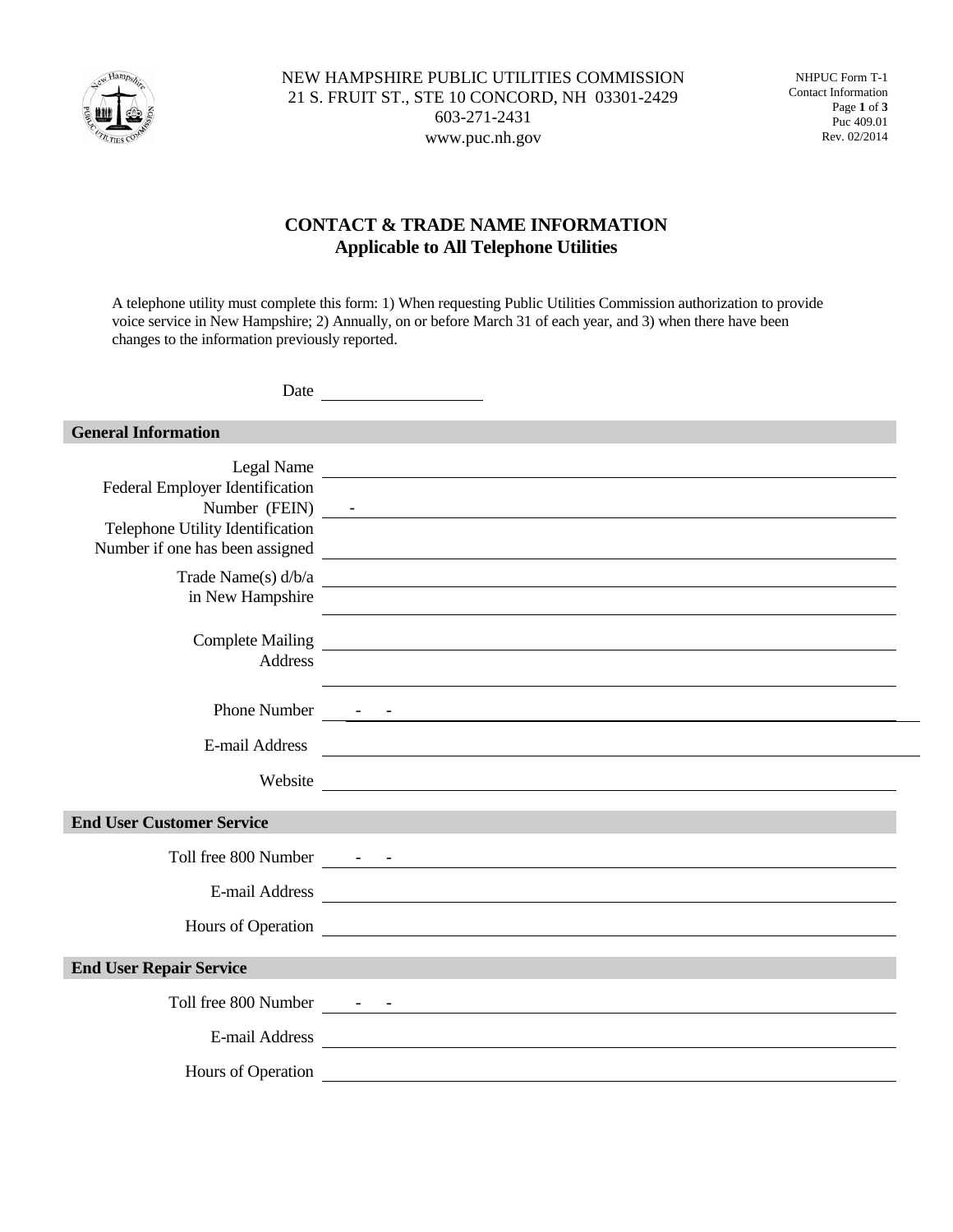

## NEW HAMPSHIRE PUBLIC UTILITIES COMMISSION 21 S. FRUIT ST., STE 10 CONCORD, NH 03301-2429 603-271-2431 www.puc.nh.gov

NHPUC Form T-1 Contact Information Page **2** of **3** Puc 409.01 Rev. 02/2014

| <b>Names and Titles of Principal Officers</b>                                                 |                                                                                                                                                                                                                                |       |
|-----------------------------------------------------------------------------------------------|--------------------------------------------------------------------------------------------------------------------------------------------------------------------------------------------------------------------------------|-------|
| Name                                                                                          |                                                                                                                                                                                                                                | Title |
|                                                                                               |                                                                                                                                                                                                                                |       |
|                                                                                               |                                                                                                                                                                                                                                |       |
|                                                                                               |                                                                                                                                                                                                                                |       |
|                                                                                               |                                                                                                                                                                                                                                |       |
|                                                                                               |                                                                                                                                                                                                                                |       |
|                                                                                               |                                                                                                                                                                                                                                |       |
|                                                                                               |                                                                                                                                                                                                                                |       |
| <b>Regulatory Contact</b>                                                                     |                                                                                                                                                                                                                                |       |
|                                                                                               | Name                                                                                                                                                                                                                           |       |
|                                                                                               |                                                                                                                                                                                                                                |       |
|                                                                                               | Title                                                                                                                                                                                                                          |       |
|                                                                                               | Complete Mailing expression of the Mailing of the Mailing of the Mailing of the Mailing of the Mailing of the Mailing of the Mailing of the Mailing of the Mailing of the Mailing of the Mailing of the Mailing of the Mailing |       |
|                                                                                               | Address and the contract of the contract of the contract of the contract of the contract of the contract of the contract of the contract of the contract of the contract of the contract of the contract of the contract of th |       |
|                                                                                               |                                                                                                                                                                                                                                |       |
|                                                                                               |                                                                                                                                                                                                                                |       |
|                                                                                               |                                                                                                                                                                                                                                |       |
| Person that Commission's Consumer Affairs Department Shall Call Regarding Customer Complaints |                                                                                                                                                                                                                                |       |
| Name                                                                                          | <u> 1989 - Johann Marie Barn, mars an t-Amerikaansk kommunist (</u>                                                                                                                                                            |       |
|                                                                                               |                                                                                                                                                                                                                                |       |
| <b>Complete Mailing</b>                                                                       | Title                                                                                                                                                                                                                          |       |
| Address                                                                                       | <u> 1989 - Johann Stein, fransk politiker (d. 1989)</u>                                                                                                                                                                        |       |
|                                                                                               |                                                                                                                                                                                                                                |       |
|                                                                                               |                                                                                                                                                                                                                                |       |
| E-mail Address                                                                                |                                                                                                                                                                                                                                |       |
| <b>Director of Customer Service Department</b>                                                |                                                                                                                                                                                                                                |       |
|                                                                                               |                                                                                                                                                                                                                                |       |
|                                                                                               | Name                                                                                                                                                                                                                           |       |
|                                                                                               | Title                                                                                                                                                                                                                          |       |
| <b>Complete Mailing</b><br>Address                                                            |                                                                                                                                                                                                                                |       |
|                                                                                               | <u> 1980 - Johann Barn, mars ann an t-Amhain Aonaichte ann an t-Aonaichte ann an t-Aonaichte ann an t-Aonaichte a</u>                                                                                                          |       |
|                                                                                               |                                                                                                                                                                                                                                |       |
|                                                                                               |                                                                                                                                                                                                                                |       |
|                                                                                               | E-Mail Address                                                                                                                                                                                                                 |       |